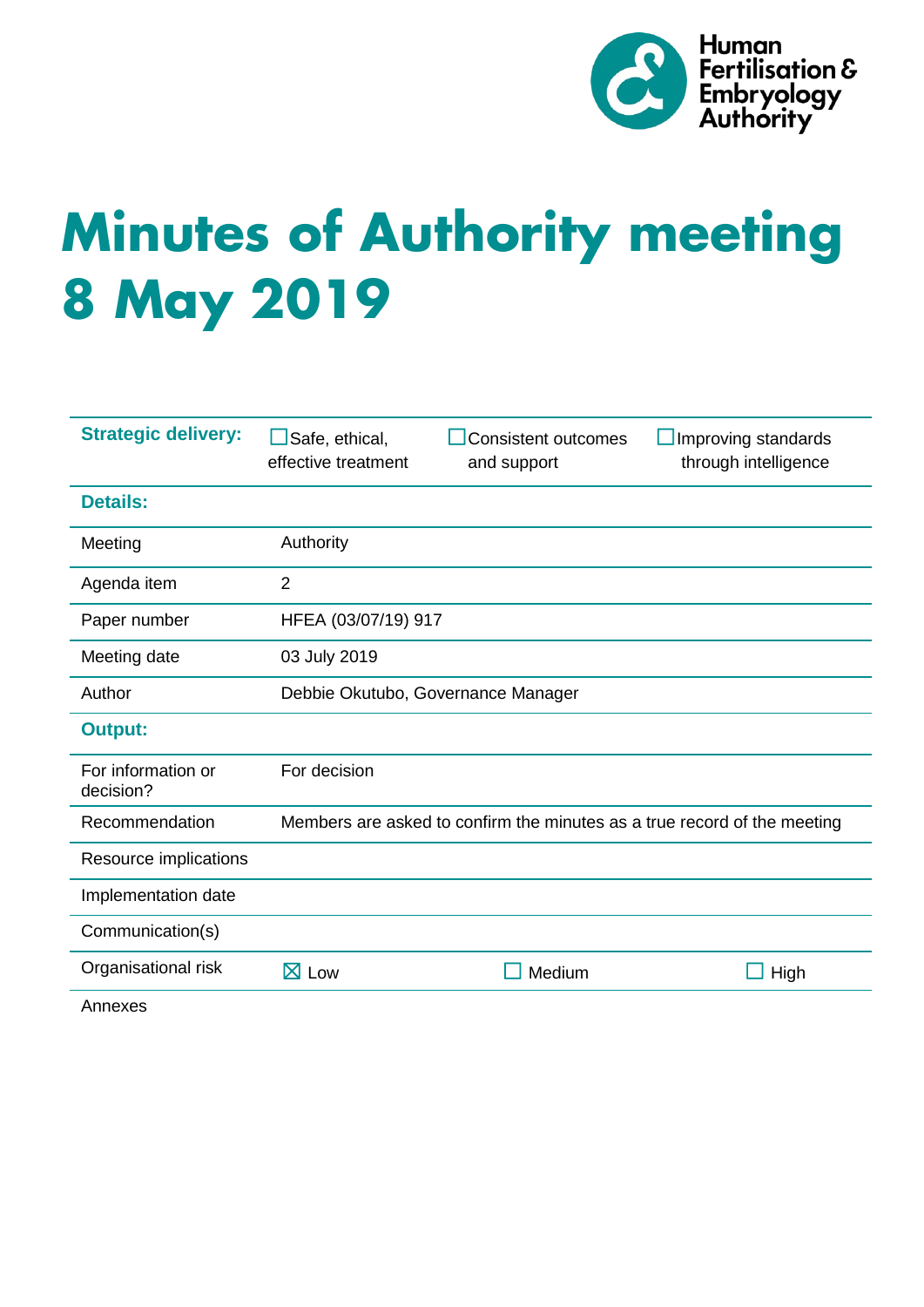## **Minutes of the Authority meeting on 08 May 2019 held at Church House, Deans Yard, Westminster, London SW1P 3NZ**

| Members present     | <b>Sally Cheshire</b><br>Margaret Gilmore<br>Anita Bharucha<br><b>Anthony Rutherford</b><br>Kate Brian<br>Emma Cave<br><b>Rachel Cutting</b> | <b>Bobbie Farsides</b><br>Jonathan Herring<br>Anne Lampe<br>Gudrun Moore<br><b>Ruth Wilde</b><br>Yacoub Khalaf<br><b>Ermal Kirby</b> |  |
|---------------------|----------------------------------------------------------------------------------------------------------------------------------------------|--------------------------------------------------------------------------------------------------------------------------------------|--|
| Apologies           | There were no apologies for absence                                                                                                          |                                                                                                                                      |  |
| <b>Observers</b>    | Jeremy Mean (Department of Health<br>and Social Care)                                                                                        |                                                                                                                                      |  |
| Staff in attendance | Peter Thompson<br>Clare Ettinghausen<br><b>Richard Sydee</b><br>Catherine Drennan                                                            | Helen Crutcher<br>Nora Cooke-O'Dowd<br>Paula Robinson<br>Debbie Okutubo                                                              |  |

#### **Members**

There were 14 members at the meeting - nine lay members and five professional members.

## **1. Welcome, apologies and declarations of interest**

- **1.1.** The Chair opened the meeting by welcoming Authority members, the public and staff present. She stated that the meeting was audio recorded in-line with previous meetings and the recording would be made available on our website to allow members of the public who were not at the meeting to listen to deliberations.
- **1.2.** There were no apologies for absence.
- **1.3.** Declarations of interest were made by;
	- Rachel Cutting (PR at a licensed clinic)
	- Yacoub Khalaf (PR at a licensed clinic)
	- Anthony Rutherford (Clinician at a licensed clinic)

# **2. Minutes of Authority meeting held on 13 March 2019**

**2.1.** Members agreed the minutes of the meeting held on 13 March 2019 for signature by the Chair of the meeting.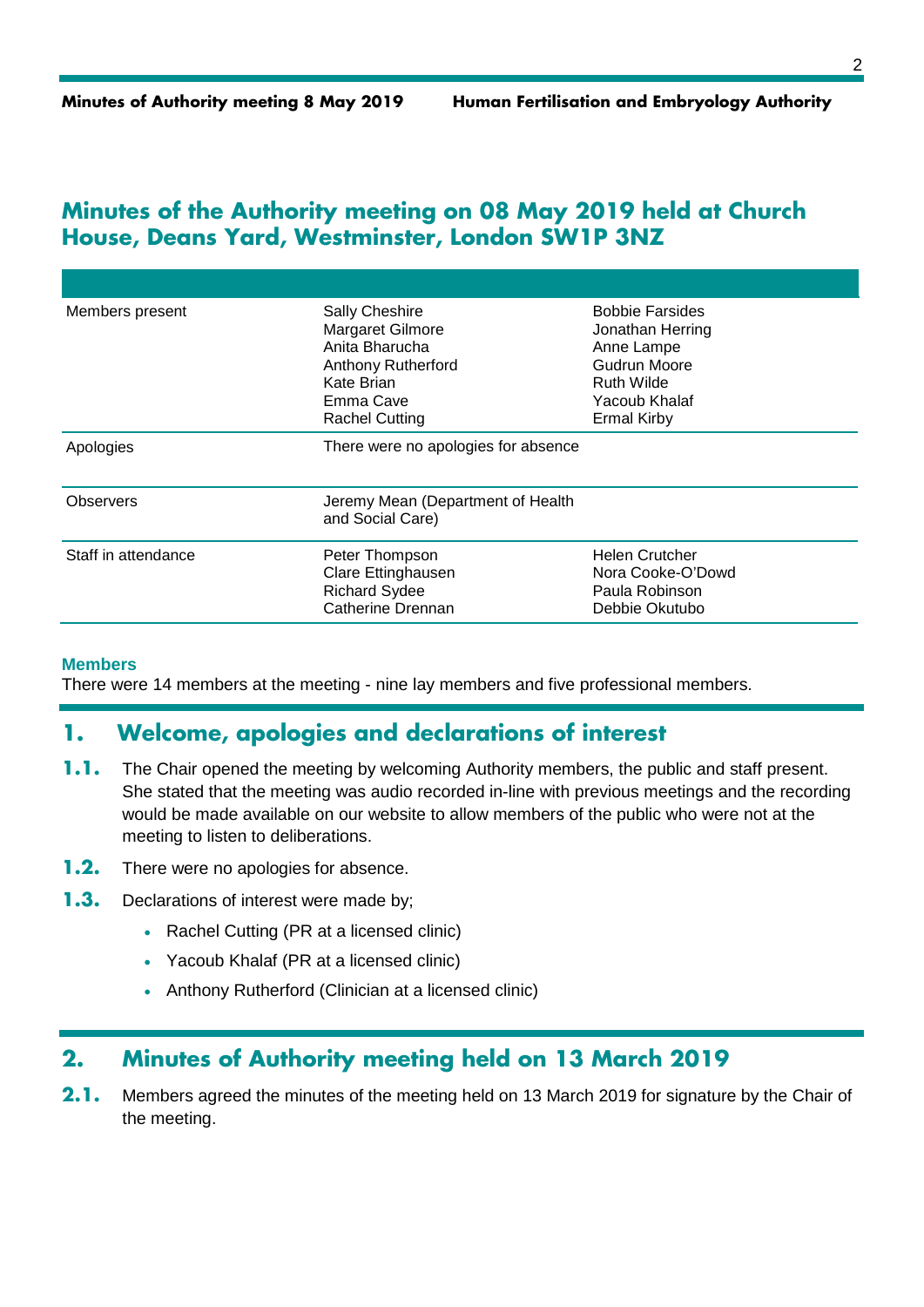# **3. Chair's report**

- **3.1.** The Chair welcomed Rev Ermal Kirby, a new member joining the Authority for his first meeting. Ermal Kirby is a senior figure in the Methodist Church, and his appointment takes the Authority to 14 members, the largest it has been for some years.
- **3.2.** On 19 March, the Chair conducted an interview with Laura Donnelly from the Telegraph on treatment add-ons.
- **3.3.** On 23 March, the Chair attended the Fertility Show in Manchester.
- **3.4.** On 27 March, the Chair did an interview with BBC Radio 4 on the legacy of Mary Warnock (The Last Word)
- **3.5.** On 30 March, the Chair attended the Fertility Forum at the Royal College of Obstetricians and Gynaecologists (RCOG). Kate Brian thanked the Chair and all others who contributed towards the success of the forum.
- **3.6.** The Chair brought it to the attention of Authority members that over the Easter bank holiday weekend, she had carried out a number of media interviews including with Sky News, ITV News, Travel, Radio 4 You & Yours, BBC News Channel, BBC World News on treatment add-ons and the concerns about information being given to older women.
- **3.7.** The Chair had also spoken at Fertility Fest in London.
- **3.8.** The Chair stated that she had started appraisal meetings with some of the Authority members and would continue to have the rest of these conversations in the coming weeks. The Chair thanked Authority members for taking the time to complete the appraisal paperwork, in preparation for submission to the Department of Health and Social Care (DHSC) by the end of May 2019.

# **4. Chief Executive's report**

- **4.1.** On 21 March, the Chief Executive attended Thomas Telford School, to discuss mitochondrial donation. This was part of a programme organised by Speakers for Schools, a charity which aims to provide students at state schools with the opportunity to hear from senior people from both the public and private sectors.
- **4.2.** On 23 March, the Chief Executive attended the Royal College of Nursing fertility conference to give a talk on treatment add-ons
- **4.3.** On 29 March, the Senior Management Team (SMT) met with our sponsor team at the DHSC for our quarterly accountability meeting. It was noted that the HFEA's annual accountability meeting will take place in May 2019.

# **5. Committee Chairs' reports**

## **Licence Committee**

**5.1.** The Chair reported that the committee had met on 2 May 2019 and considered seven items: one initial research licence; one renewal research licence; three renewal treatment and storage licences and two executive updates.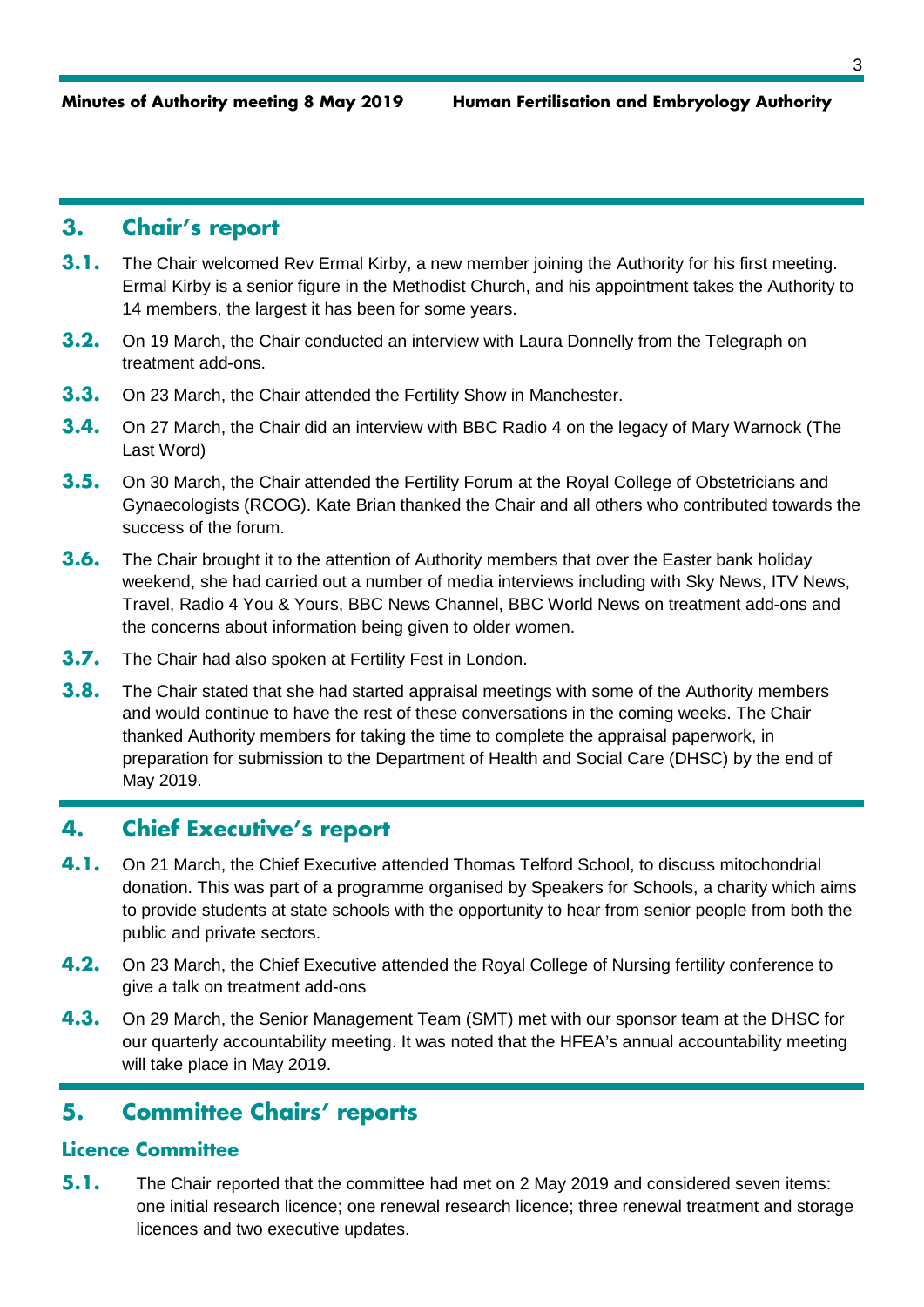**5.2.** The Chair advised that the minutes were still in draft.

#### **Statutory Approvals Committee**

- **5.3.** The Chair of the Statutory Approvals Committee (SAC) reported that the committee met on 28 March and 25 April.
- **5.4.** On 28 March, the committee considered six pre-implantation genetic diagnosis (PGD) items. All the items were approved.
- **5.5.** On 25 April the committee considered four PGD applications and one special direction application.
- **5.6.** The Chair advised that the minutes were still in draft.

#### **Executive Licensing Panel**

- **5.7.** The Chair of the Executive Licensing Panel (ELP) advised members that the panel had met four times since the last Authority meeting, on 18 March, 26 March, 9 April and 23 April.
- **5.8.** The panel considered eleven items in total: six licence renewal applications; three interim inspection reports; one licence variation application; and one application for Special Directions.
- **5.9.** The Chair of ELP also reported that 15 Licensing Officer considerations had been completed. 13 were for EU certificates; one for a non-renewal of license and one for a change of Licence Holder.

### **Audit and Governance committee (AGC)**

- **5.10.** The AGC chair reported that a special meeting had been held that morning to discuss the PRISM programme and specifically the migration of the data held in our Register and the associated risks with delivery.
- **5.11.** The AGC Chair noted that it was important to get data migration right and this was the reason it was taking longer than planned. As a committee, they were being robust in their challenge to ensure the HFEA got it right for patients.
- **5.12.** A specialist third party would be used to assist in the migration exercise and to ensure that the transfer of knowledge was taking place. Although the programme was affordable within HFEA resources this additional work would place financial constraints on the organisation this year.
- **5.13.** In response to a question, the Chief Executive noted that the budget had been set conservatively this year for the work to be accommodated.

## **Decision**

**5.14.** Members noted the updates.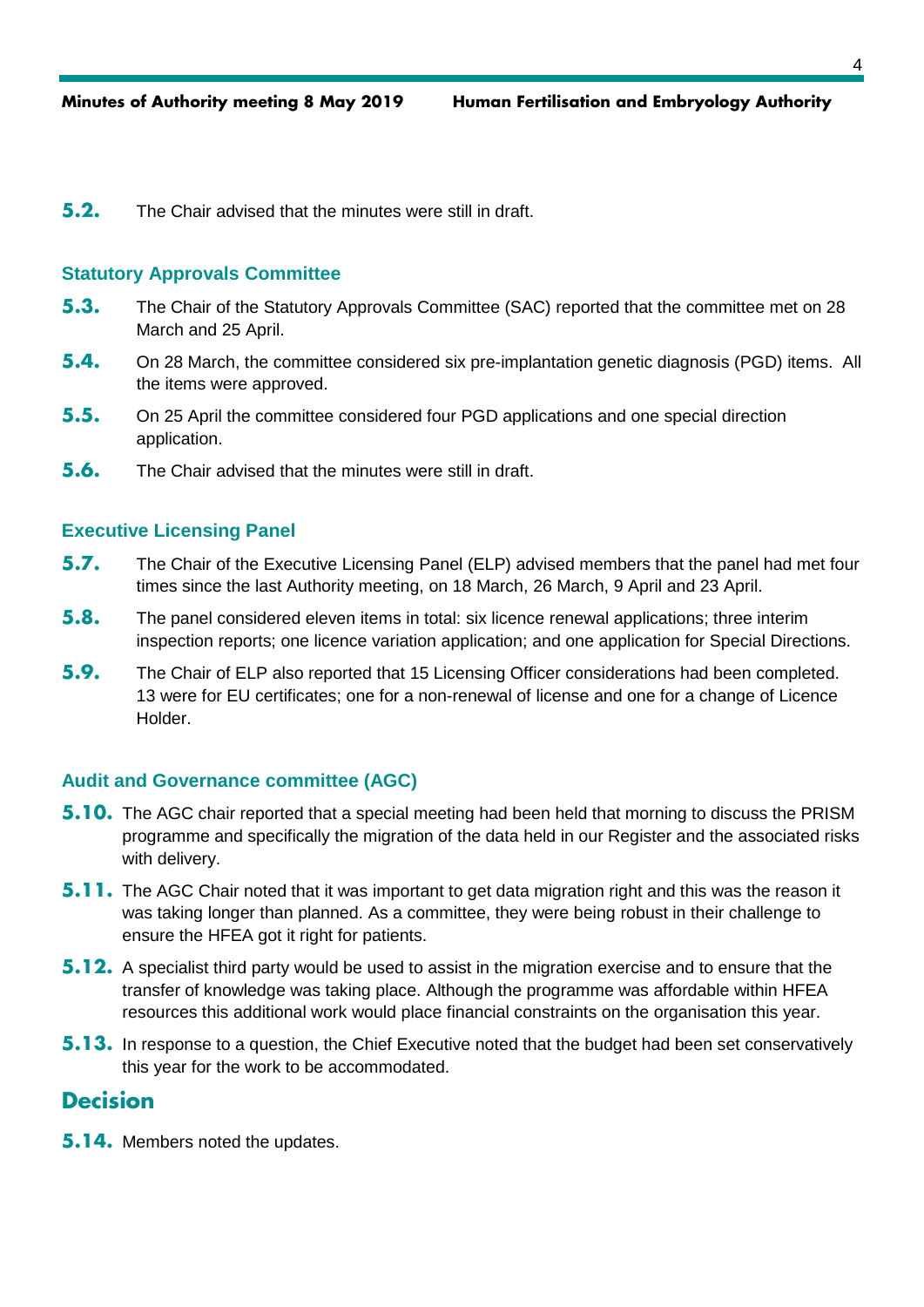## **6. Performance report**

- **6.1.** A report summarising performance data up to the end of March 2019 was presented to the Authority.
- **6.2.** It was noted that there was a lot of ongoing work on leadership support for clinics such as the joint training event with the BFS in June, revisions to the PREP test and revising the job description for Persons Responsible (PRs). Planning for the PR leadership event to be held on 2 October 2019 had also begun.
- **6.3.** The HFEA conference would take place in June 2019 and we had a good range of workshops planned for attendees.
- **6.4.** Clare Ettinghausen and Kate Brian had attended the recent meeting of the Women's Health Taskforce and continued to make links between the focus of the Taskforce and the HFEA.
- **6.5.** At the end of the financial year there was a 2% surplus, which was planned in response to the DHSC request for all ALBs to limit expenditure over the last quarter of the financial year where possible. Members were advised that we had not needed to use our legal contingency funds, and this was the primary reason for the surplus. It was noted that no substantial audit adjustments were expected.
- **6.6.** Members enquired if the surplus was by design and if it would be kept. The Director of Finance confirmed that the DHSC would be consulted with regards how the Authority might access the reserve funds in future.
- **6.7.** The office move to Stratford, East London has been signed off by the DHSC and they would be managing and funding the move, scheduled to take place by November 2020. The Authority had not yet made a formal agreement to the move but would expect to do so over the summer. This issue would be brought back to the July Authority meeting for a more in-depth discussion.
- **6.8.** The Chief Executive (CE) reported that the new Director of Compliance and Information should be starting in June 2019 at the HFEA and thanked staff, especially the senior inspectors when the Chief Inspector had been unwell, for holding the fort in the intervening period.
- **6.9.** The Chair also thanked staff and the SMT for their hard work covering vacancies and stated that she was looking forward to the extra capacity the new director would bring.

## **Decision**

**6.10.** Members noted the latest performance report.

## **7. EU exit update**

- **7.1.** The CE gave an update on the HFEA's assessment for its readiness for EU exit.
- **7.2.** The DHSC observer, Jeremy Mean thanked the HFEA and stated that the department was continuing to plan and would be in touch with further guidance but in the interim agreed arrangements remained in place.
- **7.3.** The CE suggested that should there be a change, a communique would be put out to members and the sector.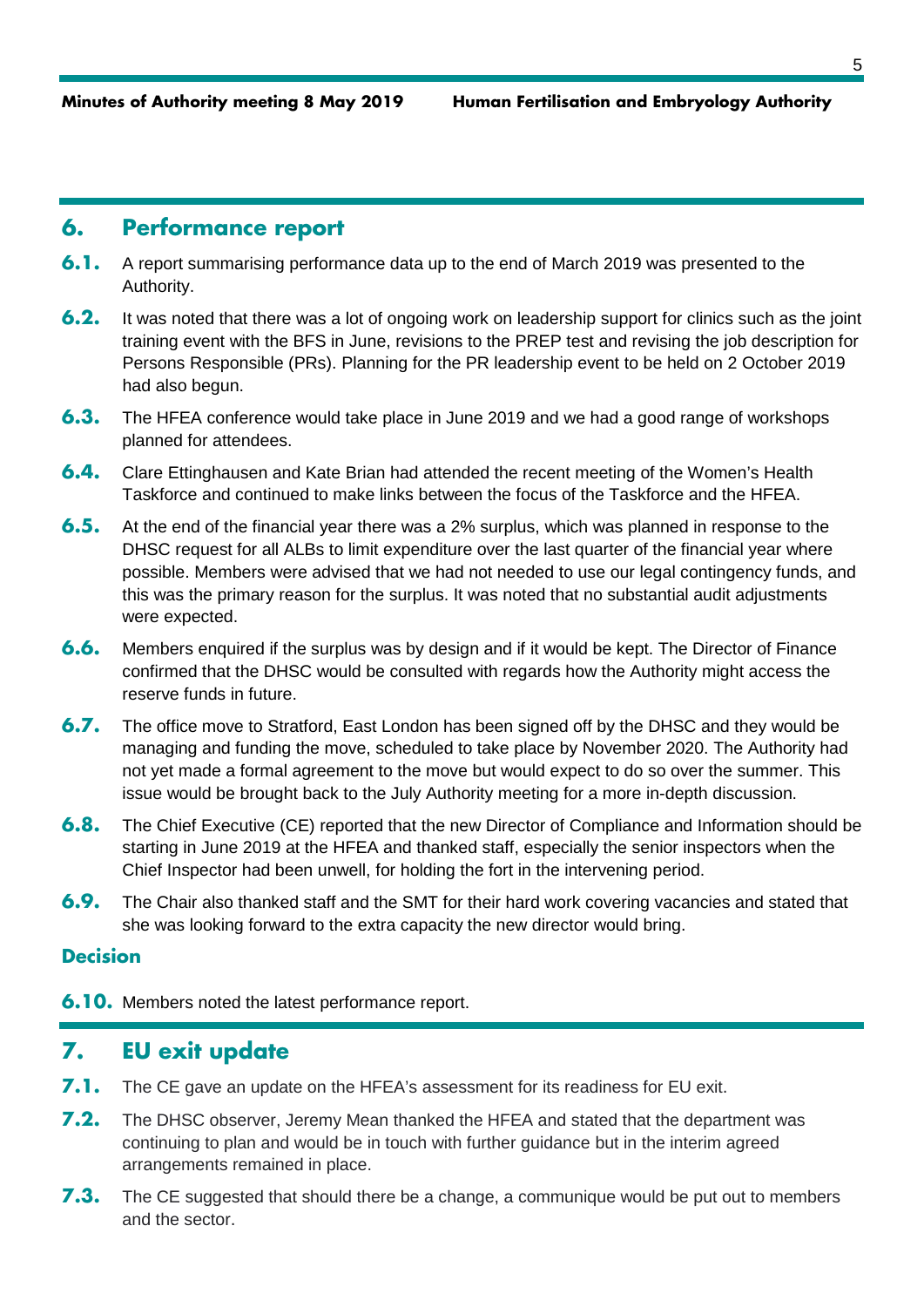## **Decision**

**7.4.** Members noted the update on EU exit

# **8. Fertility trends**

- **8.1.** The Head of Research and Intelligence gave a presentation explaining some of the key changes in fertility treatments since the establishment of the HFEA register in 1991.
- **8.2.** Firstly, it was noted that through concerted action with clinics the multiple birth rate fell from 24% in 2008 to reach the 10% target in 2017. Members agreed this was a significant achievement. During discussion, members also commented that any further reduction in multiple birth rates needed to be looked at in the context of individual clinics, how many were already at 10% or lower and how many were still over the 10% target. Many patients returned to clinics for frozen single embryo fertility treatment – therefore a multiple birth rate reduction to 5% was potentially achievable.
- **8.3.** Secondly, the IVF birth rate has continued to increase year on year to 22% in 2017. In response, members stated that adjustments needed to be made to the statistics with regard to using fresh and frozen eggs and that the age at which the eggs were harvested before they were frozen also needed to be taken into consideration. In general there was an improvement in freezing as a strategy.
- **8.4.** Thirdly, the numbers of frozen cycles has increased markedly. In response, members enquired whether there needed to be a message to younger women about freezing their eggs.
- **8.5.** Fourthly, it was clear that age was still the key factor when it came to the likely success of assisted fertility treatments. In discussion, members suggested that the statistics needed to be explained further to patients, in particular older women.
- **8.6.** Fifthly, in recent years there has been a shift in the family formations enabled by ART. In response, members asked whether people were offered the most appropriate treatment type where fertility issues were not the main reason for seeking treatment.
- **8.7.** Sixthly, it was noted that the availability of funding for NHS cycles varied widely across the UK. With the current NHS funding in England in particular, there was a concern that access to treatment was increasingly related to the ability to pay.
- **8.8.** In discussion, the following points were also made. Members noted that male fertility needed to feature more prominently in public discussion.
- **8.9.** Best practice among clinics needed to be encouraged. The concern was that in a predominantly commercial sector there would be barriers to competitor clinics sharing best practice which could lead to an overall higher success rate across the sector. It was also noted that the emergence of large clinic groups may offer greater opportunities for such sharing.
- **8.10.** It was agreed that this conversation should be taken forward at the leadership events with PRs, to encourage them to be more open to sharing the data they hold.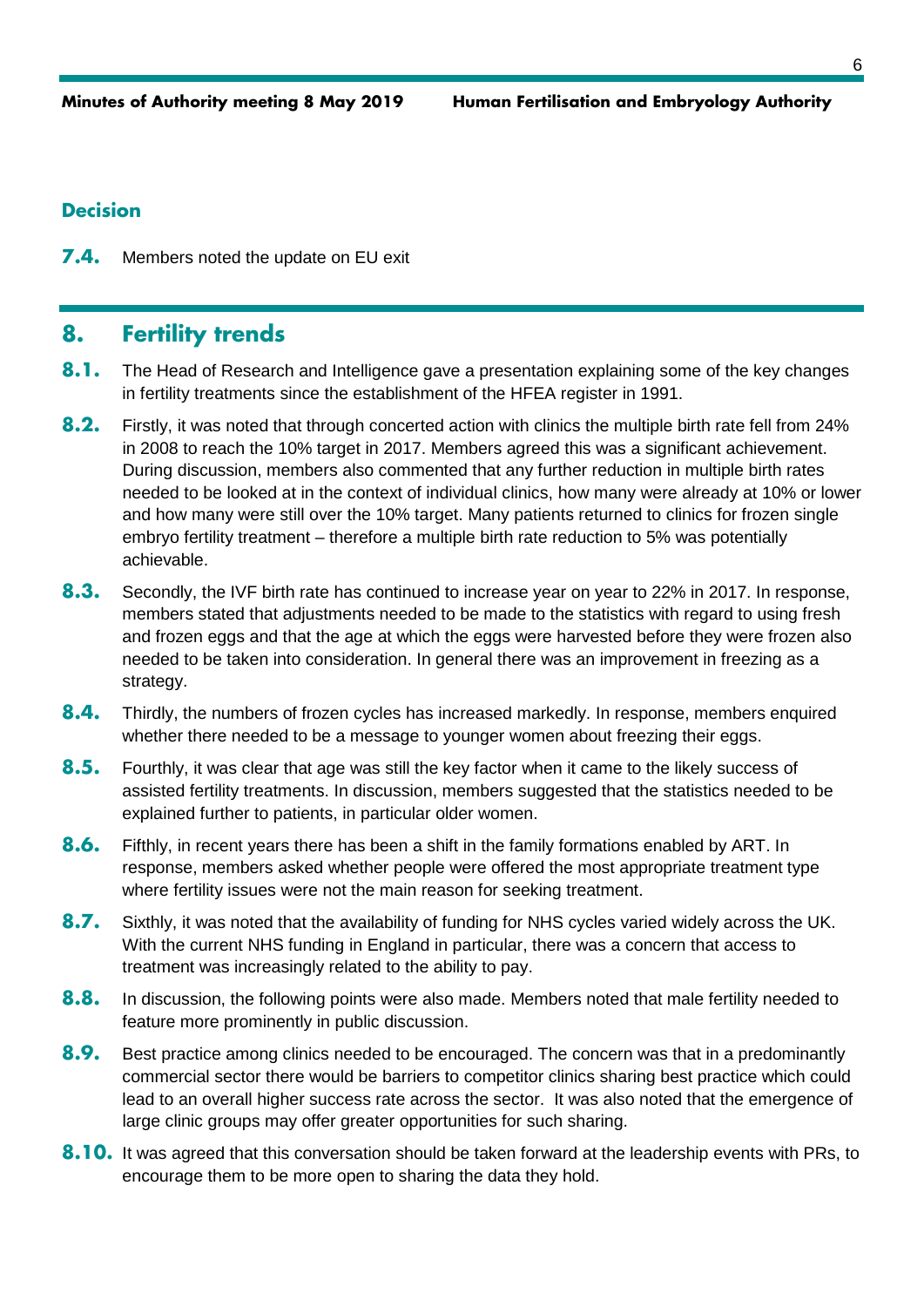## **Decision**

**8.11.** The executive agreed to scope work looking at the potential to reduce further the multiple birth rate, in the context of maintaining success rates across clinics.

# **9. Strategy update and consultation**

- **9.1.** Following an earlier Authority workshop, and further discussion at the March Authority meeting, an outline strategy had been created as part of the consultation process.
- **9.2.** The Head of Planning and Governance and the Risk and Business Planning Manager presented the draft strategic aims and objectives:
	- 9.2.1 The best care

**Aim -** That patients, partners and donors receive the highest quality care, informed by evidence

### **Objectives**

- Treatment that is ethically and scientifically robust
- Improved recognition of partners' importance in the care process.

#### 9.2.2 The right information

**Aim -** To ensure that people can access the right information at the right time

### **Objectives**

- Improved access to information at the earliest stage of the treatment journey
- Patients have the right information to support them in making choices before, during and after treatment.

#### 9.2.3 Being future-ready

**Aim -** To ensure the HFEA is ready to respond to changes in law and society

### **Objectives**

- Preparedness for future legislative and workload changes
- Responsiveness to scientific and social changes, particularly in the fields of genetics and artificial intelligence (AI).
- **9.3.** A key strand of the consultation would be a short on-line survey which will be open to all stakeholders to get feedback on the areas of focus.
- **9.4.** There would be some tailoring possible enabling us to ask slightly different questions to:
	- Patients and their partners
	- Donors, donor conceived people and the families of donor conceived people
	- Professionals, including researchers, and those working in UK clinics and
	- Other respondents.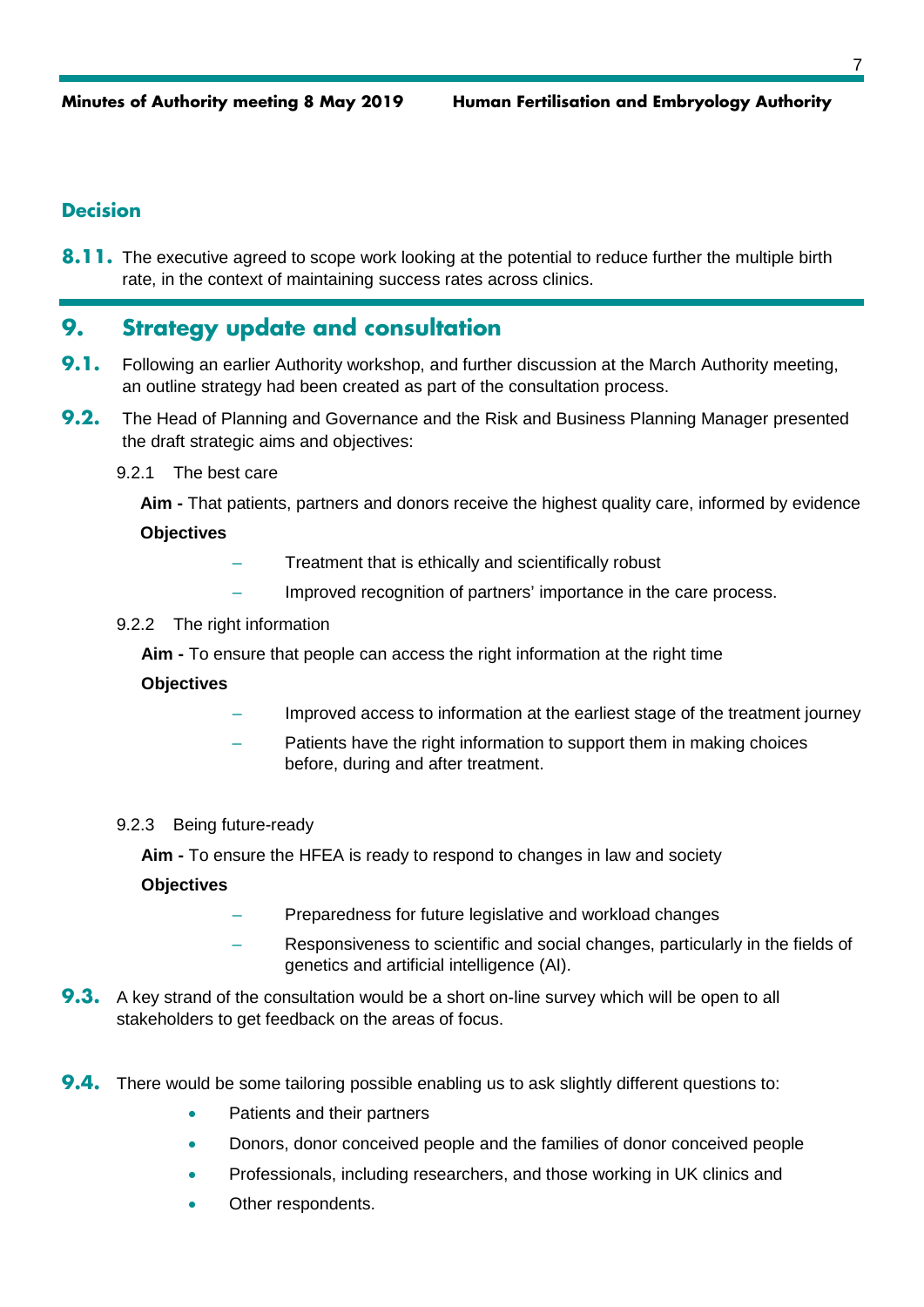- **9.5.** Members commented that it was a good start and made a few suggested changes to the wording of the objectives and suggested that the third strategic area should instead be called shaping the future.
- **9.6.** They further noted that we could focus on our broader aspirations rather than HFEA operations and that we should be proactive, rather than reactive.

## **Decision**

**9.7.** Subject to the few updates proposed, the Authority approved the draft outline of the strategy, and the plans for consultation.

# **10. Strategic risk register**

- **10.1.** The strategic risk register was presented to the Authority. The risk register sets out the key strategic risks that the organisation currently faced and the mitigating actions that were required to ensure that the risks remain at or below tolerance level.
- **10.2.** The risk register was discussed at AGC at their 5 March 2019 meeting. No changes were made to the risk scores at that time.
- **10.3.** Members noted that due to the previously discussed financial constraints, there was little room for manoeuvre and requested that the Executive reviews the financial viability risk in the light of AGC discussions about the data migration work that morning.
- **10.4.** Looking ahead, the Authority would wish to revisit the strategic risk register in the light of its new three-year strategy for 2020-2023, once the strategy was signed off.

#### **Decision**

**10.5.** Members noted the strategic risk register.

## **11. Any other business**

**11.1.** None.

# **12. Chair's signature**

I confirm this is a true and accurate record of the meeting.

## **Signature**

Schechu

Chair: Sally Cheshire

Date: 3 July 2019